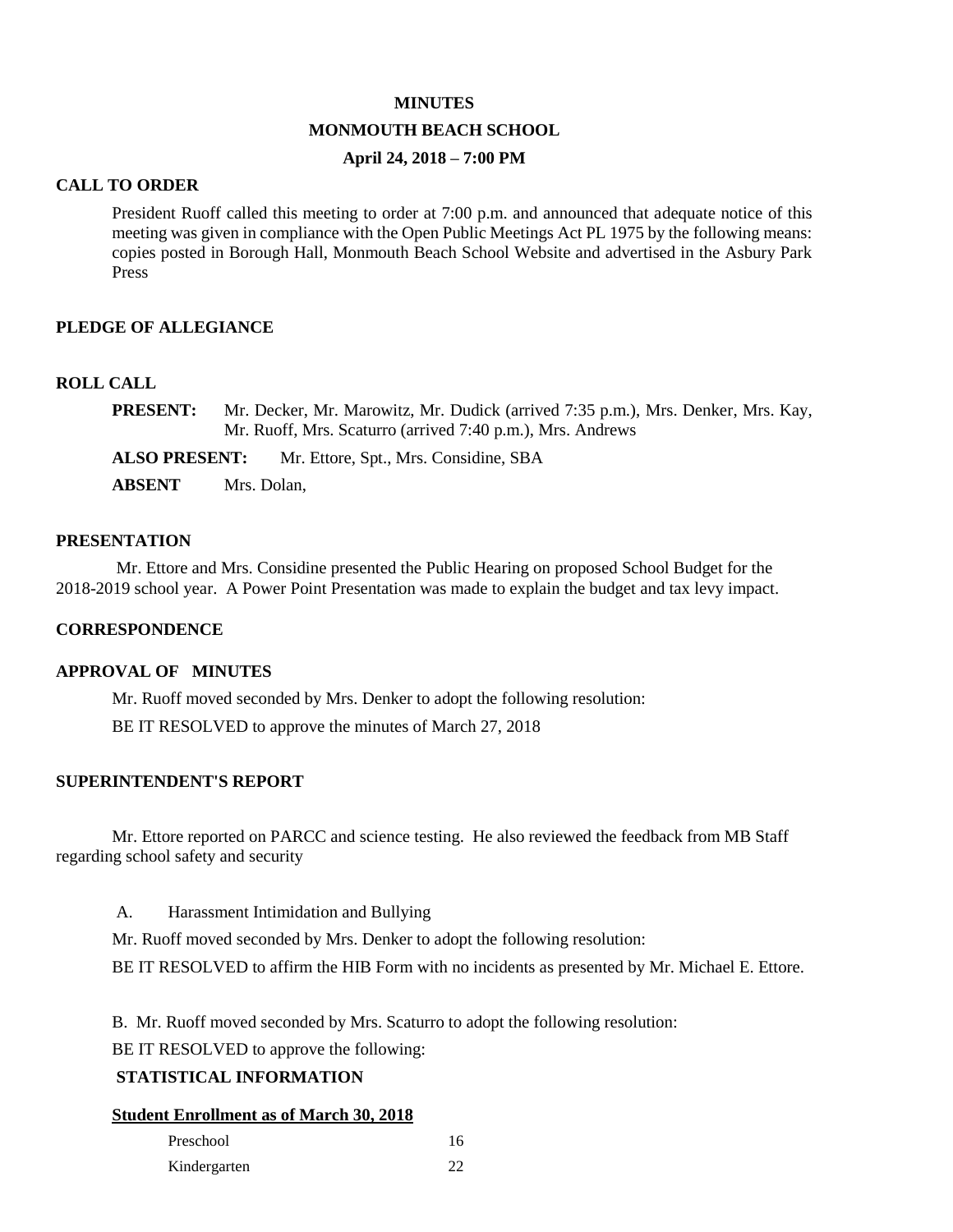| Grade 1       |       | 19  |
|---------------|-------|-----|
| Grade 2       |       | 24  |
| Grade 3       |       | 17  |
| Grade 4 - 1   |       | 13  |
| Grade 4 - 2   |       | 14  |
| Grade $5 - 1$ |       | 14  |
| Grade 5 - 2   |       | 16  |
| Grade $6 - 1$ |       | 14  |
| Grade $6 - 2$ |       | 15  |
| Grade 7 - 1   |       | 13  |
| Grade 7 - 2   |       | 12  |
| Grade $8 - 1$ |       | 19  |
| Grade 8 - 2   |       | 19  |
|               | Total | 246 |

Special Education (Out of District): 2

One student in the following placements:

| Oceanport Schools (1)     |       |          |       |
|---------------------------|-------|----------|-------|
| Harbor School (1)         |       |          |       |
| <b>Student Attendance</b> |       |          |       |
| September                 | 98%   | February | 92%   |
| October                   | 97%   | March    | 95.5% |
| November                  | 94%   | April    |       |
| December                  | 94.5% | May      |       |
| January                   | 92.5% | June     |       |
| <b>Staff Attendance</b>   |       |          |       |
| September                 | 98.5% | February | 94.5% |
| October                   | 97.5% | March    | 93.5% |
| November                  | 97.5% | April    |       |
| December                  | 93.5% | May      |       |
| January                   | 96.5% | June     |       |

#### Fire Drills

March 28, 2018 at 10:40 a.m.

#### Security Drill

March 29, 2018 - Active Shooter at 9:35 a.m.

#### **PUBLIC DISCUSSION**

In compliance with Open Public Meetings Act PL 1975, Chapter 10:4-12 subsection b, - A public body may exclude the public only from that portion of a meeting at which the public body discusses any matter involving the employment, appointment, termination of employment, terms and conditions of employment evaluation of the performance of promotion or discipline of any specific prospective public officer or employees or current public offer or employee employed or appointed by the public body, unless all the individual employees or appointees whose rights could be adversely affected request in writing that such matter or matters be discussed at a public meeting. As per Board Bylaws, 0167, public participation in Board Meetings, such remarks are to be limited to five minutes duration. The Board of Education, though affording the opportunity for members of the public to comment will not engage and/or make remarks concerning matters of student confidentiality and/or matters of personnel wherein employees of the District have not been given notice of the Board's intent to discuss their terms and conditions of employment. Members of the public are reminded that though they are afforded the opportunity to address the Board, they are not given license to violate the laws of slander. Comments made by members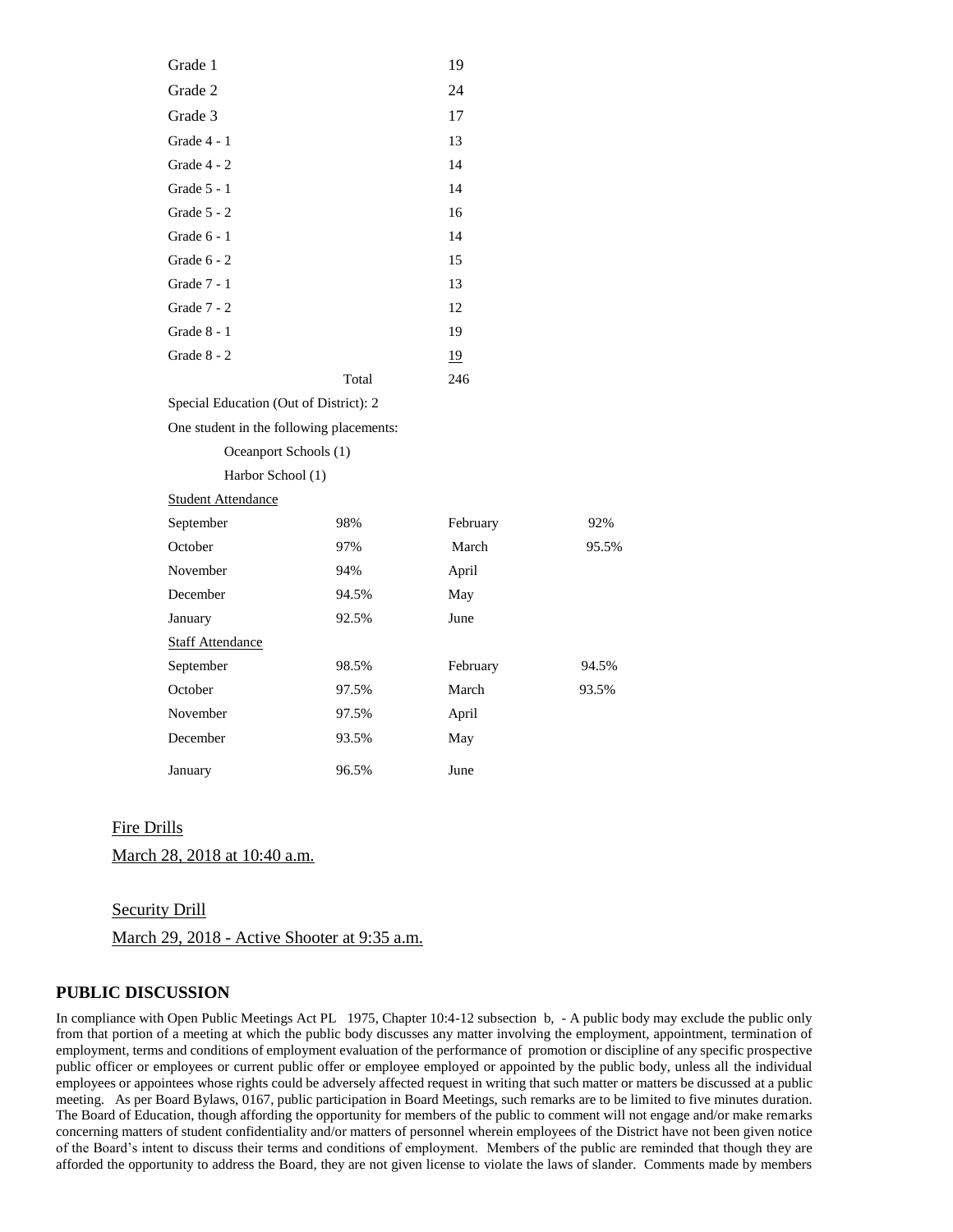of the public that are not in keeping with the orderly conduct of a public meeting will be asked to yield the floor and if they fail to do so may be subject to charges under New Jersey statues associated with disruption of a public meeting.

There were five teachers present. Mr. and Mrs. O'Keefe were also present.

## **PTO UPDATE**

Mrs. Scaturro reported on upcoming PTO events.

# **FINANCE**

Chair: Karen Dolan

Leo Decker, Ken Marowitz, Melanie Andrews

Mr. Marowitz moved seconded by Mr. Decker to adopt the following resolution: BE IT RESOLVED to approve the following financial report

Report of the Board Secretary – March 31, 2018 Cash Balances:

| Fund 10 | \$2,713,325.38  |  |
|---------|-----------------|--|
| Fund 20 | 29,704.41<br>S  |  |
| Fund 30 | 52,613.15<br>S. |  |
| Fund 40 | \$              |  |
| Fund 50 | S<br>2,998.21   |  |
| Fund 60 | 59,989.29<br>\$ |  |

- Reconciliation Report for March
- Monthly transfer report
- April bill list in the amount of \$115,214.61
- Payroll report for March

In accordance with the reports attached:

Pursuant to NJAC 6:l20-2.13(d), I certify as of March 31, 2018, no budgetary line item account has been over expended in violation of NJAC 6:20-22.13 (ad). I hereby certify that all of the above information is correct.

#### Board Certification:

Pursuant to NJAC 6:20-2.3 (e), we certify that as of March 31, 2018 after review of the Secretary's Monthly Report and upon consultation with the appropriate district officials, that to the best of our knowledge, no major account or fund has been over expended in violation of NJAC 6:230-22.13(b) and that sufficient funds are available to meet the district's financial obligations for the remainder of the fiscal year.

#### **ROLL CALL**

Yes:Mr. Decker, Mr. Marowitz, Mr. Dudick, Mrs. Denker, Mrs. Kay, Mr. Ruoff, Mrs. Scaturro, Mrs. Andrews

Mr. Marowitz moved seconded by Mrs. Kay to adopt the following resolution: BE IT RESOLVED to retroactively approve the following payment for the March 16 2018 Staff Professional Development Day at MBS:

Suicide Awareness Training for the staff from the Center for Counseling Services at a cost of \$600.00.

# **ROLL CALL**

Yes:Mr. Decker, Mr. Marowitz, Mr. Dudick, Mrs. Denker, Mrs. Kay, Mr. Ruoff, Mrs. Scaturro, Mrs. Andrews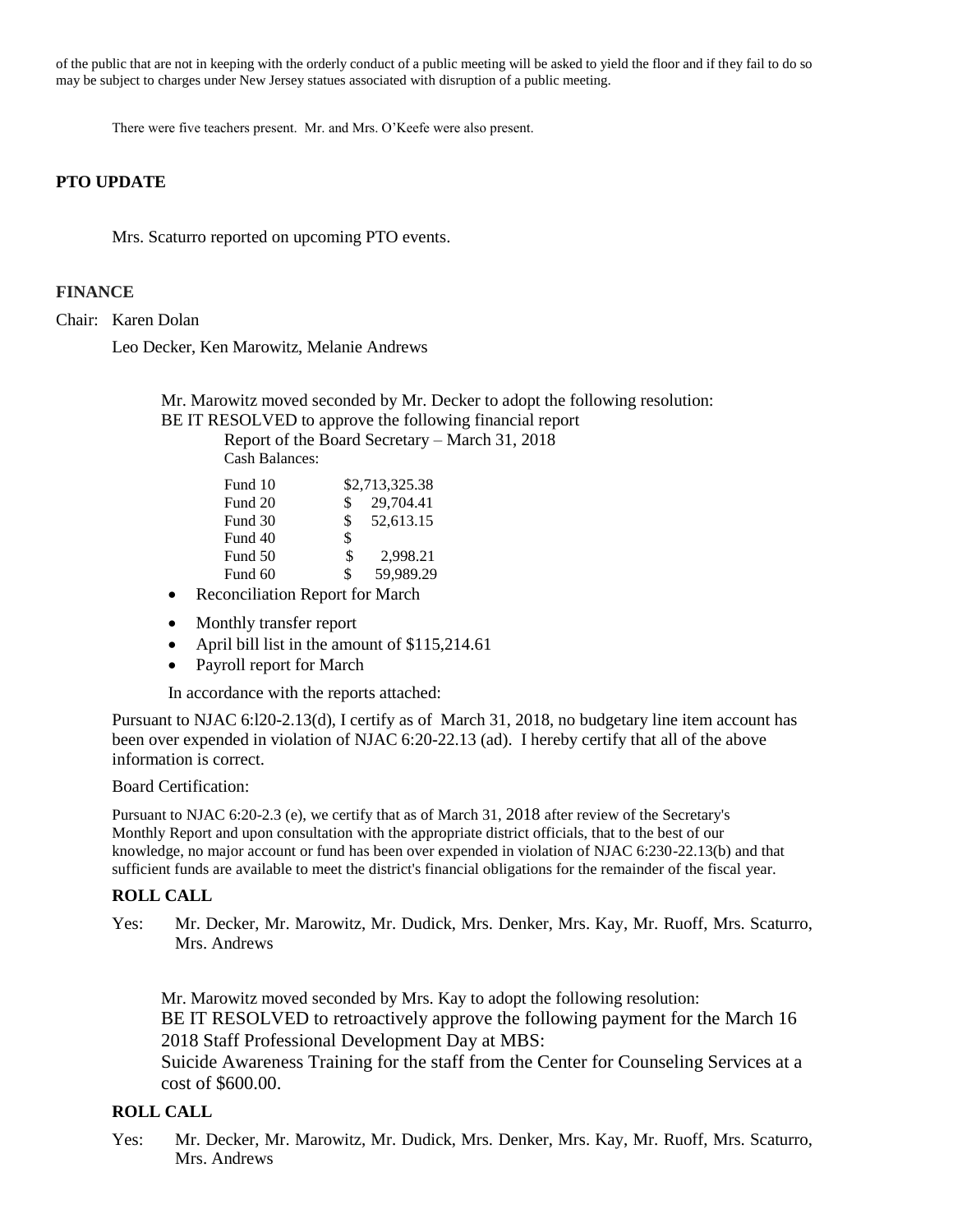Mr. Marowitz moved seconded by Mrs. Denker to adopt the following resolution: BE IT RESOLVED to approve resolution for participation in coordinated transportation through Monmouth Ocean Educational Services Commission from 2018 through 2023

## **ROLL CALL**

Yes:Mr. Decker, Mr. Marowitz, Mr. Dudick, Mrs. Denker, Mrs. Kay, Mr. Ruoff, Mrs. Scaturro, Mrs. Andrews

Mr. Marowitz moved seconded by Mr. Decker to adopt the following resolution: Mr. Marowitz moved seconded by Mrs. Denker to adopt the following resolution: BE IT RESOLVED to approve the submission of grant application for the 2018 Safety Grant Program through the New Jersey Schools Insurance Group's MOCSSIF Subfund for the purposes described in the application, in the amount of \$2,395.45

#### **ROLL CALL**

Yes:Mr. Decker, Mr. Marowitz, Mr. Dudick, Mrs. Denker, Mrs. Kay, Mr. Ruoff, Mrs. Scaturro, Mrs. Andrews

Mr. Marowitz moved seconded by Mrs. Denker to adopt the following resolution:

BE IT RESOLVED to approve Bayada Nursing and Noval Nursing contracts for substitute nurses for the 2018-2019 school year.

## **ROLL CALL**

Yes:Mr. Decker, Mr. Marowitz, Mr. Dudick, Mrs. Denker, Mrs. Kay, Mr. Ruoff, Mrs. Scaturro, Mrs. Andrews

Mr. Marowitz moved seconded by Mrs. Scaturro to approve the following resolution BE IT RESOLVED to approve Seashore to provide transportation for one student to the Monmouth County Voc from May 11 – May 22 at a cost of \$2,000.00 pending attorney review of liability to provide the transportation. If there is no liability transportation will not be provided.

# **ROLL CALL**

Yes:Mr. Decker, Mr. Marowitz, Mr. Dudick, Mrs. Denker, Mrs. Kay, Mr. Ruoff, Mrs. Scaturro, Mrs. Andrews

Mr. Marowitz moved seconded by Mr. Decker to adopt the following resolution: BE IT RESOLVED to approve contract with Shady Tree Landscaping and Snow Removal as per proposal attached

#### **ROLL CALL**

Yes:Mr. Decker, Mr. Marowitz, Mr. Dudick, Mrs. Denker, Mrs. Kay, Mr. Ruoff, Mrs. Scaturro, Mrs. Andrews

Mr. Marowitz moved seconded by Mrs. Kay to adopt the following resolution: BE IT RESOLVED to approve a Social Skills program at the Harbor School for current student # 1210 at an additional cost of \$60.00 per week effective April 24, 2018 through the end of the 2017-2018 school year.

# **ROLL CALL**

Yes:Mr. Decker, Mr. Marowitz, Mr. Dudick, Mrs. Denker, Mrs. Kay, Mr. Ruoff, Mrs. Scaturro, Mrs. Andrews

Mr. Marowitz moved seconded by Mr. Decker to adopt the following resolution: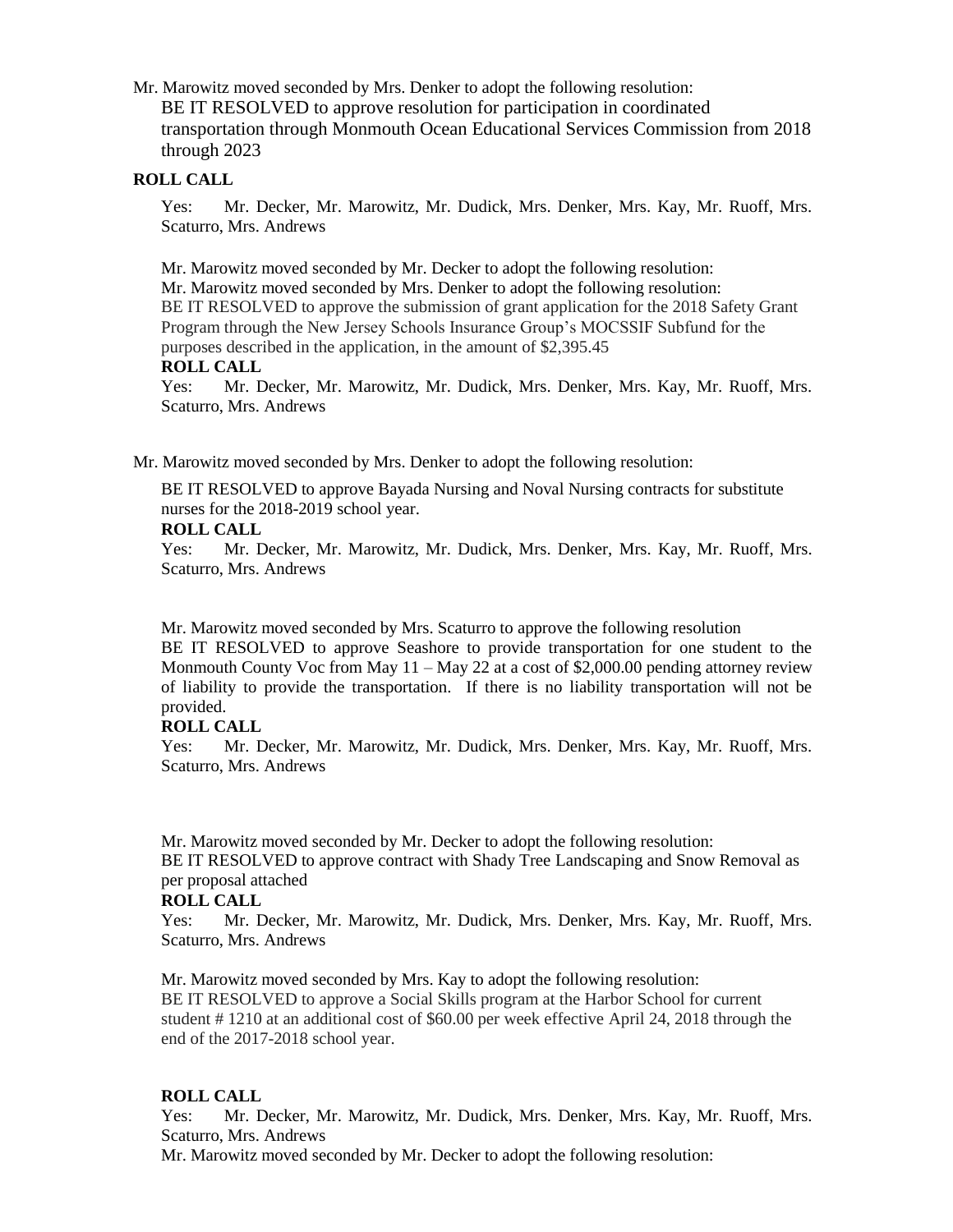#### **Adoption of 2018-2019 Budget**

WHEREAS, the Monmouth Beach Board of Education adopted a tentative budget on March 20, 2018 to be submitted to the Executive County Superintendent of Schools for approval, and

WHEREAS, the tentative budget was approved by the Executive County Superintendent of Schools on April 16, 2018 and

WHEREAS, the tentative budget was advertised in the legal section of the Asbury Park Press April 18, 2018; and

WHEREAS, the tentative budget was presented to the public during a public hearing on April 24, 2018; and

#### **Maintenance Reserve Account Withdrawal**

#### **(Intercom upgrade – Monmouth Beach School)**

WHEREAS the Monmouth Beach Board of Education requests the approval of a maintenance reserve withdrawal in the amount of \$35,000. The district intends to utilize these funds for upgrading security items at the Monmouth Beach School.

NOW, THEREFORE BE IT RESOLVED that the budget be adopted for the 2018-2019 School Year and the Secretary to the Board of Education be authorized to submit the following adopted budget to the Executive County Superintendent of Schools in accordance with the statutory deadline:

| <b>Total</b>                        | \$5,379,446 |
|-------------------------------------|-------------|
| Debt Service Fund                   | 240,672     |
| Special Revenue Fund                | 90,639      |
| <b>Total General Fund</b>           | \$5,048,135 |
| Capital Outlay & SDA Assessment     | 12,977      |
| <b>General Fund Current Expense</b> | \$5,035,158 |

**A4F**

#### **Tax Levy Certification Form A and B**

Mr. Marowitz moved seconded by Mr. Decker to adopt the following resolution:

BE IT RESOLVED, that the amount required for school purposes in the school district of Monmouth Beach, County of Monmouth for the 2018-19 school year is \$ 4,865,125.00 and is required to be levied for local school district purposes.

#### **Adoption of Tax Levy Schedule**

Mr. Marowitz moved seconded by Mrs. Scaturro to adopt the following resolution: BE IT RESOLVED that Board of Education Adopt the tax levy schedule for the 2018- 2019 school year and authorize the Business Administrator to submit the schedule to the Municipal Clerk for the collection of the local school district taxes for school district purposes.

## **MONMOUTH BEACH SCHOOL**

# **TAX LEVY SCHEDULE**

| General Fund Tax Levy | \$4,624,453.00 |
|-----------------------|----------------|
| Debt Service Tax Levy | 240,672.00     |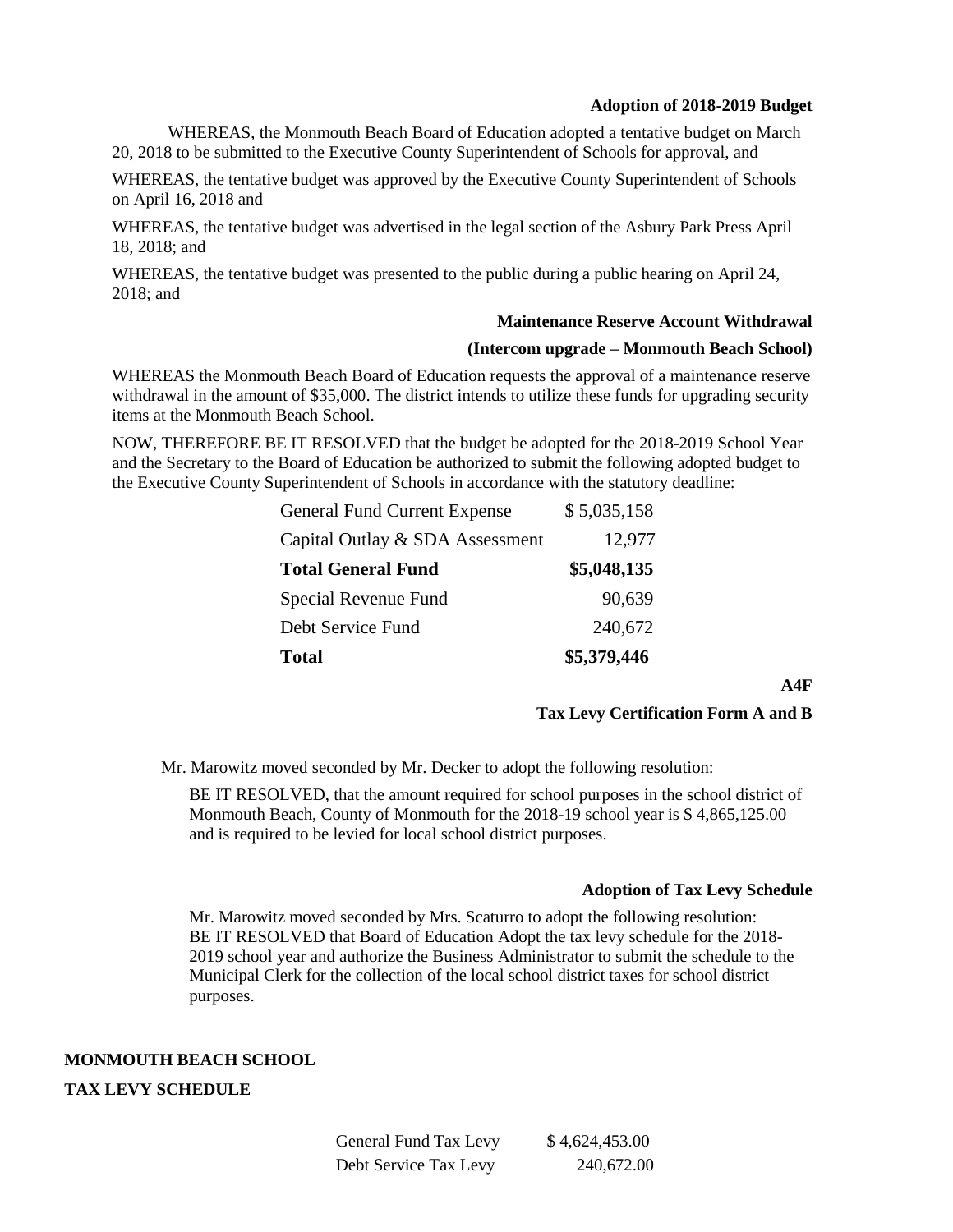| DATE               | <b>AMOUNT</b>    |
|--------------------|------------------|
|                    |                  |
| July 14, 20188     | \$<br>405,428.08 |
| August 15, 2018    | 405,428.08       |
| September 15, 2018 | 405,428.08       |
| 8October 13, 2018  | 405,428.08       |
| November 15, 2018  | 405,428.08       |
| December 15, 2018  | 405,428.08       |
| January 15, 2019   | 405,428.08       |
| February 15, 2019  | 405,428.08       |
| March 15, 2019     | 405,428.08       |
| April 13, 2019     | 405,428.08       |
| May 15, 2019       | 405,428.08       |
| June 15, 2019      | 405,428.08       |
|                    |                  |
|                    | \$4,865,125.00   |

#### **PERSONNEL**

Chair: Kelly Scaturro

Kathy Denker, Chris Dudick, Barbara Kay

Mrs. Scaturro moved seconded by Mr. Decker to adopt the following resolution:

BE IT RESOLVED to approve Jessica Clark to begin her maternity leave on September 4, 2018 with forty six sick days and unpaid leave/disability beginning September 4, 2018 with an anticipated return date of January 2, 2019.

Mrs. Scaturro moved seconded by Mr. Decker to adopt the following resolution: BE IT RESOLVED to approve Danielle Ciaglia as a substitute teacher for the 2017-2018 school year pending her issuance of CEAS certificates.

Mrs. Scaturro moved seconded by Mr. Marowitz to adopt the following resolution:

BE IT RESOLVED to approve the following non tenured certified staff for reappointment for the 2018-2019 school year in accordance with terms and conditions of the current 2017- 2020 MBEA Teachers' Contract.

|                         | 2017-2018 Step |                                                 |
|-------------------------|----------------|-------------------------------------------------|
| Alexandria Maxcy        |                |                                                 |
| Rachel Mogavero         |                |                                                 |
| Linda Stafford $(0.60)$ |                |                                                 |
| Cynthia Zayko (0.60)    | 17             |                                                 |
| <b>Emily Rossi</b>      |                | ***Receiving tenure effective September 2, 2018 |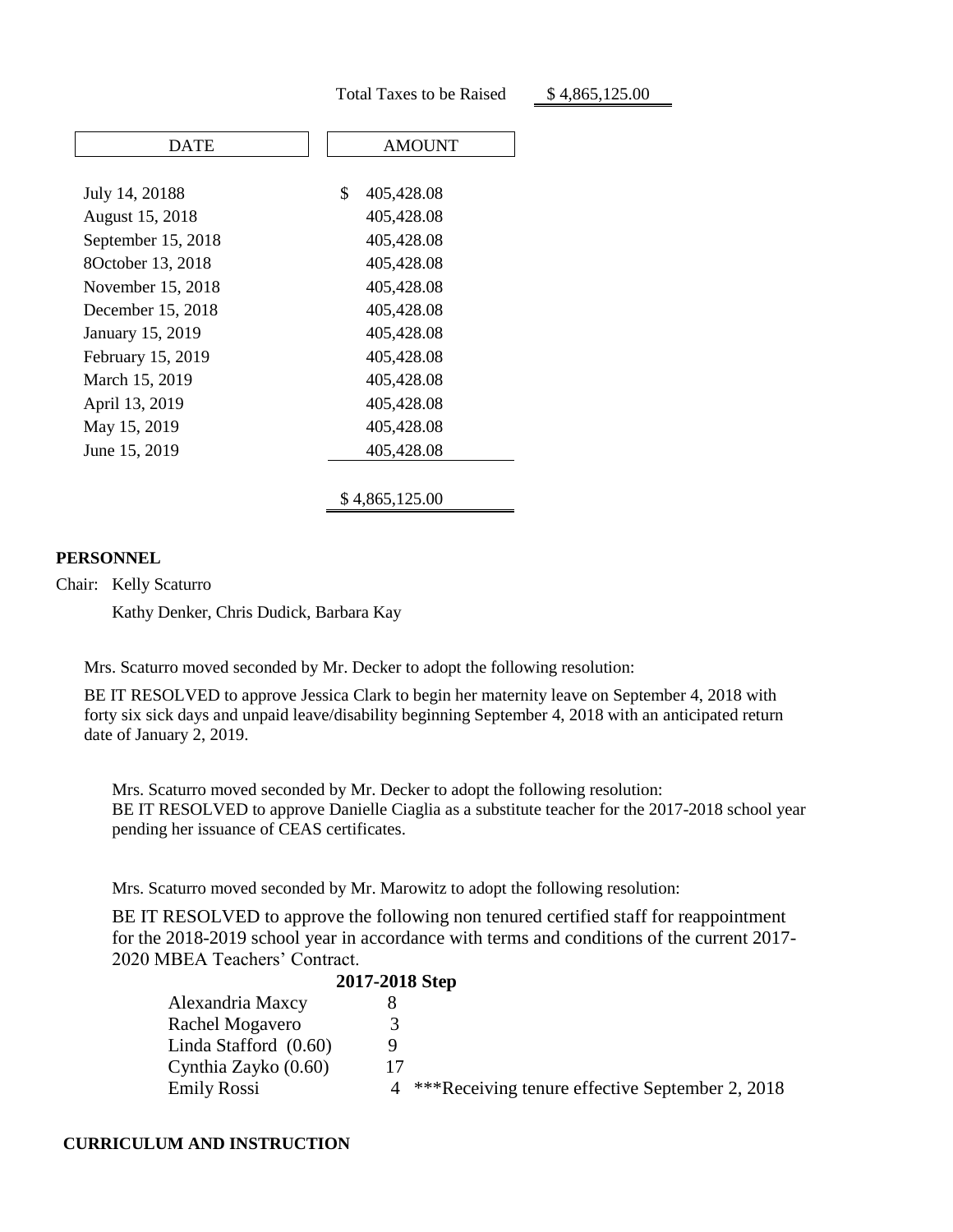# Chair: Kathy Denker

Kelly Scaturro, Chris Dudick, Barbara Kay

Mrs. Denker moved seconded by Mrs. Scaturro to adopt the following resolution:

BE IT RESOLVED to approve the following teacher workshops/Professional Development days:

- Tracy Pennell to attend the regional workshops at Shore Regional High School for PreK curriculum at no cost on April 17, 2018.
- Lori Gallo to attend WRS Advanced Strategies for MSL Group Instruction on June 26 – June 28, 2018 at AIM Academy at Conshohocken, PA at a cost of \$650.00. Per diem hotel rate will be reimbursed at up to \$128 per night. Meals and incidentals for full days there is at \$64 per day and IRS mileage rate reimbursement.
- Ali Maxcy, Erin Deininger, Denise Sullivan, Peter Vincelli, Dorothy Mahoney, and Doreen Silakowski to attend a meeting at Shore Regional High School to review Honors Placement scores and create course recommendations for  $8<sup>th</sup>$  graders transitioning to SRHS on Monday, June 11, 2018, at no cost.
- Meghan Vaccarelli to attend the Leadership Conference at Notre Dame including visit to preservice teacher class and learning research lab on April 19, 2018 at no cost to the district.

# **ROLL CALL**

Yes:Mr. Decker, Mr. Marowitz, Mr. Dudick, Mrs. Denker, Mrs. Kay, Mr. Ruoff, Mrs. Scaturro, Mrs. Andrews

Mrs. Denker moved seconded by Mrs. Kay to adopt the following resolution

BE IT RESOLVED to approve the following trips:

• Kindergarten to walk to the MB Police Station to learn about 911 and law enforcement on May 16 from 9:45 a.m. – 12:00 p.m.

# **BUILDING AND GROUNDS**

Chair: Leo Decker

Ken Marowitz, Karen Dolan, Melanie Andrews

After discussion on the NJ Cursive Workshop and private companies using the building,

Mr. Decker moved seconded by Mrs. Kay to adopt the following resolution

BE IT RESOLVED to approve the following Building Use Application Forms**:** 

- PTO to host Kidz Art 5 week session on  $5/7$ ,  $5/14$ ,  $5/21$ .  $6/4$ , and  $6/11$  in Room 8.
- Kathleen Britton to host a NJ Cursive Workshop on May 15, 17, 22, 24, 29, 31 and June 5, 7, 12 & 14 for Grades  $2 - 5$  from 3:30 p.m.  $- 5:30$  p.m. at a cost of \$300 per student in Room 16.
- PTO to hold a Garden Club meeting on May 1, 2018 from 3 p.m.  $-4$  p.m. in the courtyard and/or Room 5.
- PTO to hold PTO Run Race Packet handout on Friday, May 11, 2018 in the gym from 5:00 p.m. 9:00 p.m.

It was suggested that Mr. Ettore go back to Ms. Britton to ask if a donation could be made to the PTO for allowing her company to use our building.

# **POLICY**

Chair: Christopher Dudick